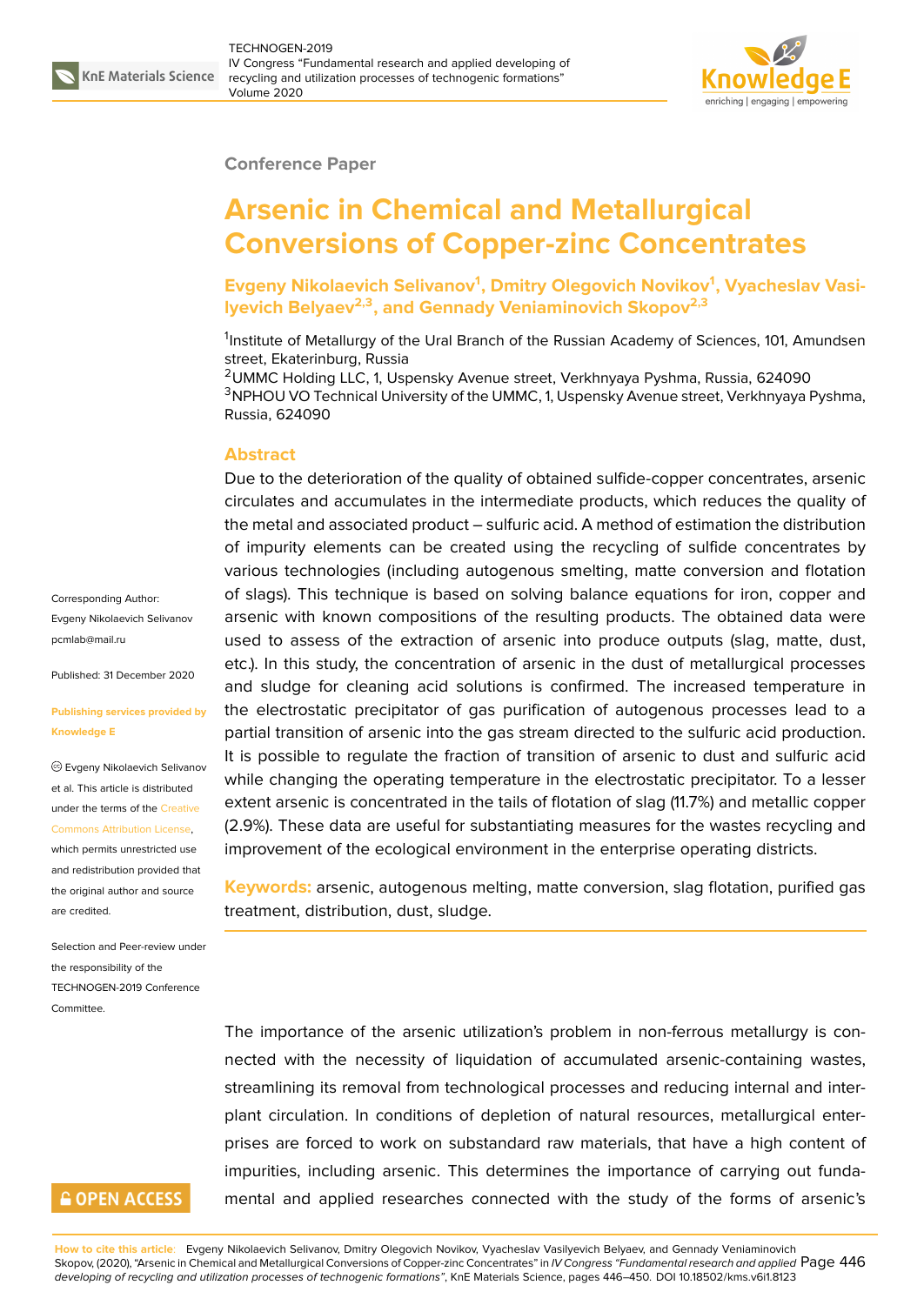configurations and redistribution among the products of chemical and metallurgical industries [1]. Taking into account the low demand of industrial enterprises in arsenic and products based on it, actions for its storage and disposal in the form of sparingly soluble non-toxic compounds are becoming more important.

One of t[h](#page-3-0)e main sources of arsenic are sulfide copper-zinc concentrates processed at Ural cooper-melting plants. The decrease of the quality of the extracted raw was led to the increase of arsenic's content from 0.5 to 2.0%. Recycling of sulfide concentrates was processed at SUMZ using autogenous smelting methods (PV furnace) for matte with 45-55% Cu with the following conversion to 97.0-99.5% Cu as a crude metal. From the resulting slag copper is recovered by flotation methods. Arsenic is distributed unequal among the processed products; the main quality passes into gas during the pyrometallurgical processing of raw. The gases are subjected to cooling (recovery boiler - KU, cooling tower) and purification (electrostatic precipitator - EF) with the release of dust containing up to 10% As. Purified gases are directed to the production of sulfuric acid, which involves purification from arsenic with the release of sludge, consisting mainly of  $\text{As}_2\text{S}_3$ . The cooling systems and dust removal equipment of metallurgical machines create the conditions for condensation and partial capture of  $\mathsf{As}_2\mathsf{O}_3$  in electrostatic precipitators. The cooling of dust in a gaseous environment (N<sub>2</sub>-SO<sub>2</sub>-O<sub>2</sub>-H<sub>2</sub>O-CO<sub>2</sub>) of an electrostatic precipitator was leaded to a change of the new forms of arsenic and to the formation of oxyarsenates. The proximity of temperatures in the electrostatic precipitator to the boiling point of As $_2$ O $_3$  (~ 460˚C) should be explained by low efficiency in capturing arsenic compounds, over 40% of which remains in gases and then getting into sulfuric acid production [2]. Changes of the raw's compound, growth of the ratio of impurities, shift to melting modes providing the release of matte with a high copper content and also changing the oxygen / air ratio in the blast modify the allocation of arsenic among the melting prod[uc](#page-3-1)ts.

A lot of methods of removing arsenic from technological processes allow to remove it efficiently, however, products suitable for direct storage are obtained only in some methods. [3]. In general arsenic is aimed to convert to dump products, the composition of which depends on the feedstock, methods of its processing and waste disposal [4]. Long-term storage of arsenic-containing products is possible when arsenic is converted into stable[, i](#page-3-2)nsoluble compounds [5], for example, arsenopyrite (FeAsS), realgar (As $_{4}$ S $_{4}$ ), a[nd](#page-3-3) auripigment (As $_2$ S $_3$ ). An analysis of long-term practice of copper melting plants and data of the distribution of arsenic by pyrometallurgical processing products [6] allows us to conclude that the processes of [ar](#page-3-4)senic removal in the form of sulfides, arsenides and sulfoarsenates is effective, which are compact, slightly soluble in groundwater, easy to transport, for storage and burial.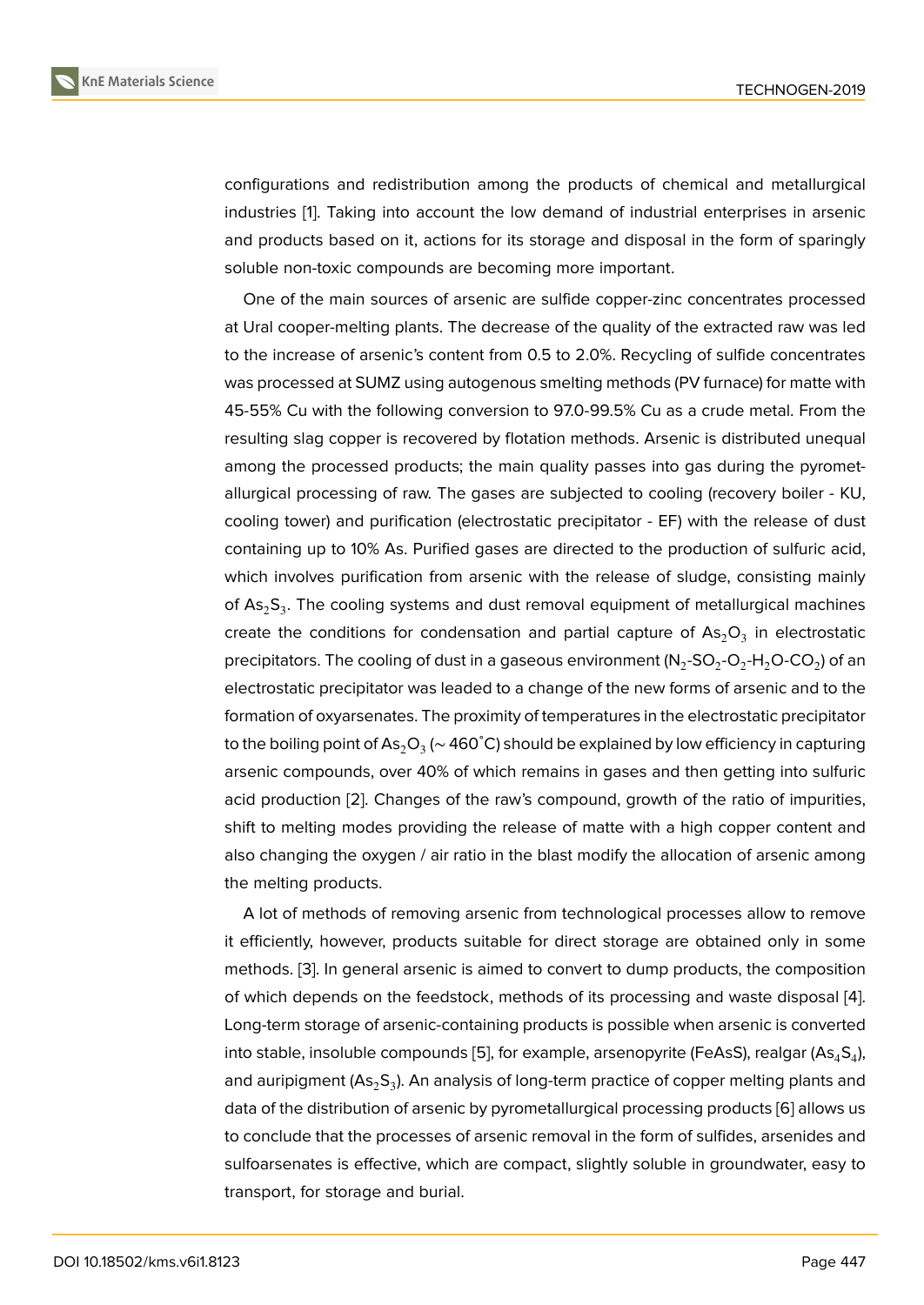

For the quantitative estimation of arsenic's distribution were used data of the composition of raw materials and resulting products. (Table). By solving the systems of balance equations for Fe, Cu, and As for each of the stages, the masses of the products formed were estimated that allowed to calculate the distribution of arsenic according to the technological scheme of copper smelting (Figure). The using of intermediate products (concentrates of flotation of slag, dust) as working materials influence on the distribution of arsenic - its content in all materials is increased.

| <b>Materials</b>                       | Cu   | Fe   | SiO <sub>2</sub> | CaO    | As   | Zn   | Sb   | <b>Pb</b> |
|----------------------------------------|------|------|------------------|--------|------|------|------|-----------|
| Concentrate                            | 18.9 | 32.2 | 0.9              | 0.2    | 0.3  | 2.8  | 0.1  | 0.4       |
| Dust of electrostatic precipitators PV | 12.4 | 15.0 | 0.5              | 0.4    | 7.2  | 10.3 | 0.58 | 11.3      |
| Matte PV                               | 51.1 | 20.4 | 0.6              | 0.1    | 0.1  | 2.0  | 0.1  | 0.6       |
| Slag PV                                | 0.93 | 38   | 31.1             | 3.8    | 0.06 | 3.1  | 0.07 | 0.12      |
| Dust of converters                     | 1.22 | 0.34 | 1.1              | < 0.01 | 1.95 | 23.9 | 0.3  | 24.6      |
| Converters slag                        | 5.5  | 43.5 | 19.2             | 0.2    | 0.06 | 3.2  | 0.06 | 0.32      |
| <b>Blister copper</b>                  | 99.4 | 0.0  | 0.1              | 0.08   | 0.05 | 0.02 | 0.04 | 0.07      |

TABLE 1: Composition of raw materials and processed products of copper-zinc concentrates, %



**Figure** 1: Arsenic distribution among the processing products of copper-zinc concentrate

The data obtained allow us to objectively assess the leaching of arsenic during longterm storage of waste and also offer measures to prevent soil and air pollution. So the storage of slag in the form of pieces limits the leaching of arsenic because of the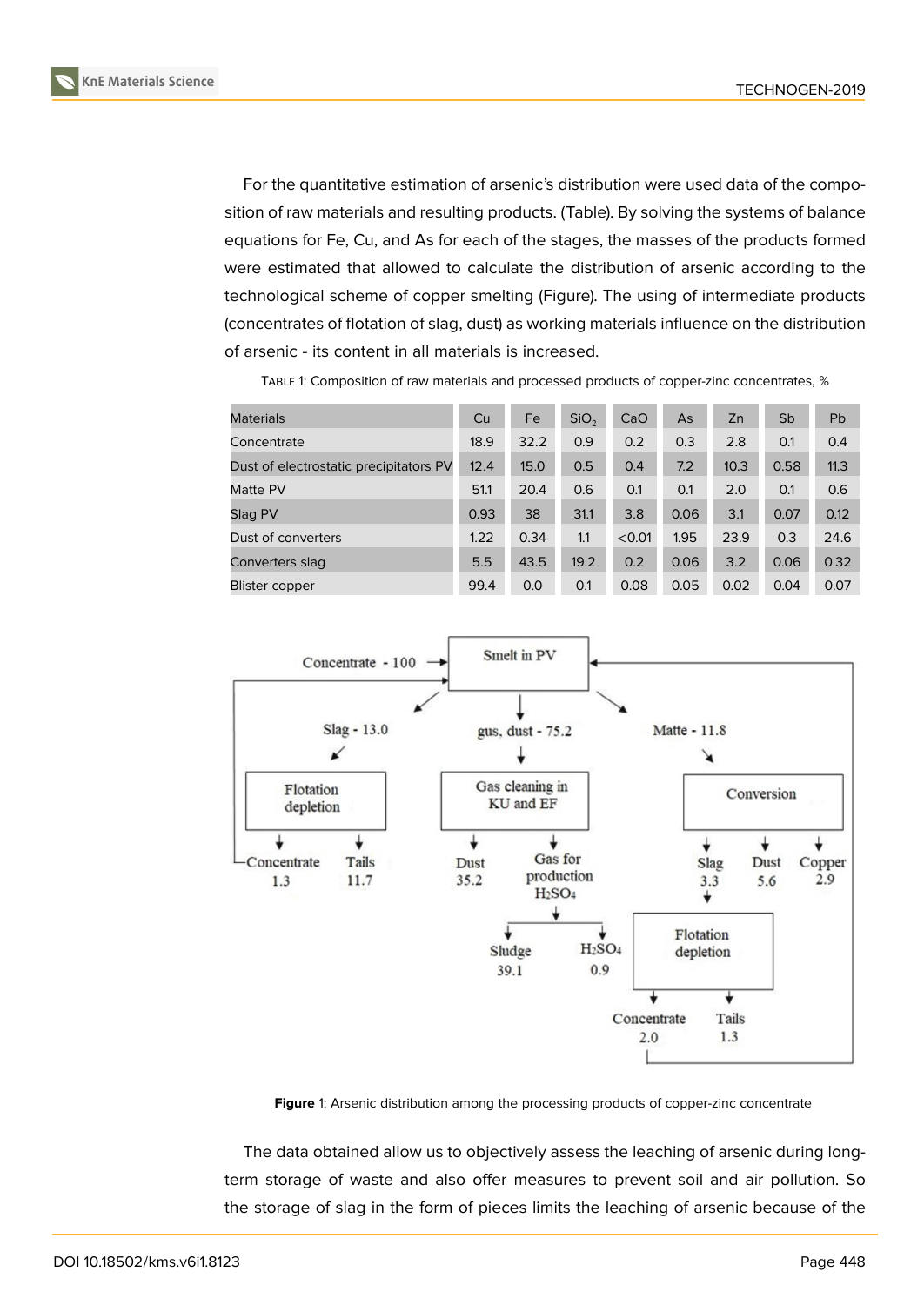slagging of its oxides and sulfides and the deceleration of diffusion processes in solids. To eliminate the harmful effects of dispersed materials (dust), it is necessary to treat them with the release of non-ferrous metals (Cu, Zn, etc.) and the precipitation of arsenic in a low toxic form. Dispersed materials (sludge, cake) with a high arsenic content in the form of arsenates and sulfides are advisable to agglomerate with materials that create a solid shell or convert into a mineral-like form.

It has been proposed that arsenic sulfide should be melted with reagents (sulfur, metallic iron, iron sulfide), what launched to the formation of mineral-like phases  $[6, 7]$  non-stoichiometric arsenic and iron sulfides with minimal solubility in aqueous solutions closed to the compositions of groundwaters. In addition, the conversion of materials into a water-insoluble form is achieved by the method of its compaction (fusion, briqu[et](#page-3-5)[tin](#page-4-0)g). In this case, the volume of the obtained product corresponds to one fourth from the dried dispersed starting material.

Thus, evaluation methodology of the arsenic's distribution among the products of metallurgical production was developed. The directions of reducing the potential threats of arsenic-containing wastes were founded.

*The work was carried out according to the state assignment for IMET UB RAS*

## **References**

- [1] Naboyuchenko, S. S., Mamyachenkov, S. V. and Karelov, S. V. (2004). *Arsenic in Non-Ferrous Metallurgy.* Yekaterinburg: Ural Branch of the Russian Academy of Sciences.
- <span id="page-3-0"></span>[2] Skopov, G. V., Belyaev, V. V. and Matveev, A. V. (2013). Decommissioning and Separate Processing of Dust from Electrostatic Precipitators of Vanyukov Smelter of OJSC "Sredneuralskiy smelter". *Non-ferrous metals,* issue 8, pp. 55-59.
- <span id="page-3-1"></span>[3] Riveros, P. A., Dutrizac, J. E. and Spencer, P. (2001). Arsenic Disposal Practices in the Metallurgical Industry. *Canadian Metallurgical Quarterly,* vol. 40, issue 4, pp. 395-420.
- <span id="page-3-2"></span>[4] Kopylov, N. I. and Tolstikov, G. A. (Eds.). (2012). *Problems of Arsenic-Containing Dumps.* Novosibirsk: Akadem. izdatelstvo «Geo».
- <span id="page-3-3"></span>[5] Isabaev, S. M., *et al*. (2012, June). Scientific Basis for the Disposal of Arsenic Technogenic Waste. Presented at *International Congress "Fundamentals of Technology for the Processing and Disposal of Industrial Waste", Yekaterinburg, Russia*. Yekaterinburg: UIPC.
- <span id="page-3-5"></span><span id="page-3-4"></span>[6] Selivanov, E. N. and Tyushnyakov, S. N. (2012, September). Features of Distillation of Zinc from Slags of Autogenous Smelting of Copper-Zinc Concentrates in Various